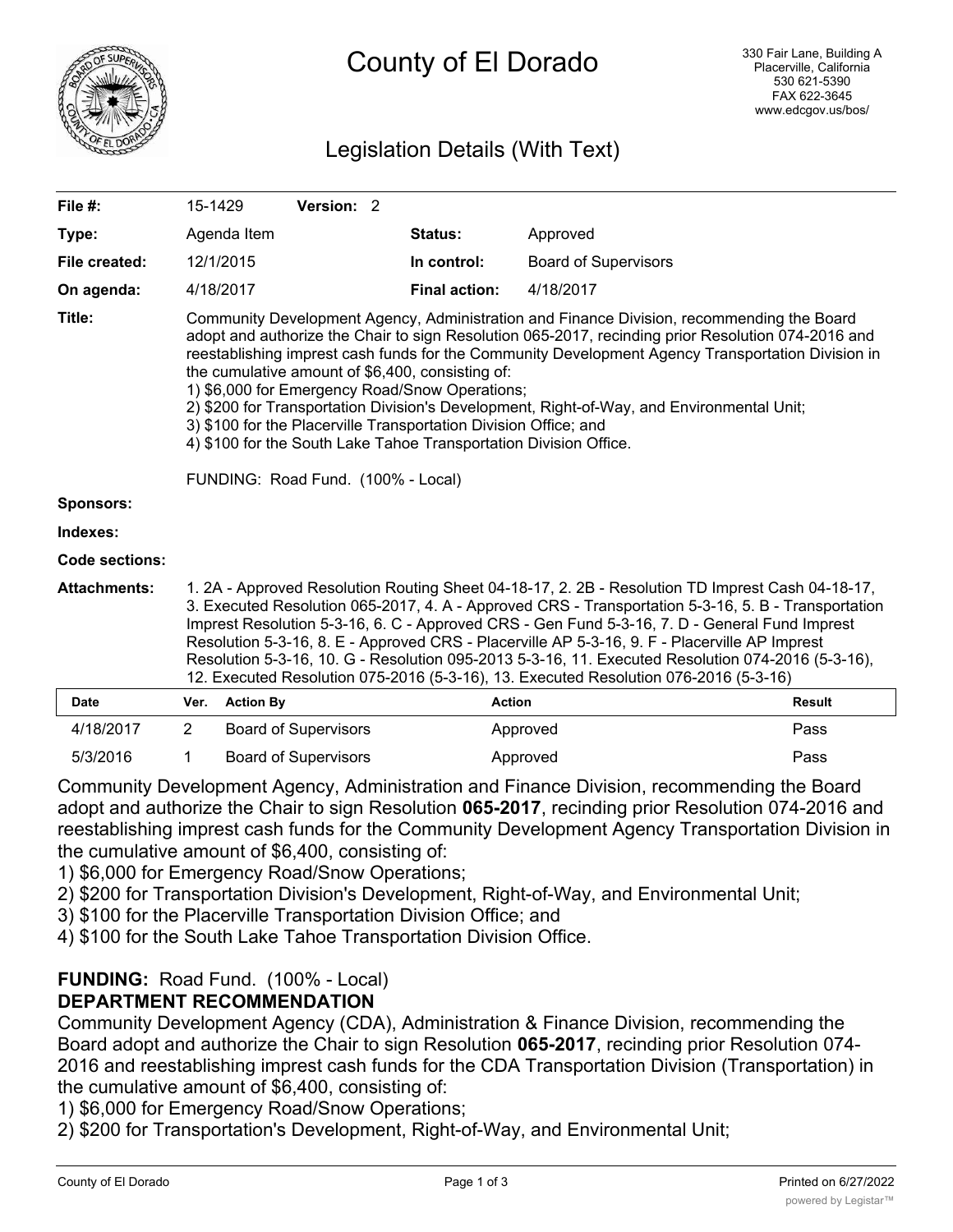- 3) \$100 for the Placerville Transportation Office; and
- 4) \$100 for the South Lake Tahoe Transportation Office.

### **DISCUSSION / BACKGROUND**

On May 3, 2016 (Item 20), the Board adopted Resolution 074-2016 establishing imprest cash funds for Transportation in the cumulative amount of \$3,400, consisting of:

- \$3,000 for Emergency Road/Snow Operations;
- \$200 for Transportation's Development, Right-of-Way, and Environmental Unit;
- \$100 for the Placerville Transportation Office; and
- \$100 for the South Lake Tahoe Transportation Office.

Imprest cash funds are primarily used by Transportation to make change for customers when issuing permits, to fund occasional fuel purchases, and for emergency expenditures.

Due to the changes in weather patterns this year, in comparison to the past several years, the need for snow removal has increased. This resulted in increased snow crew per diem reimbursement costs. Additionally, the per diem meal allowance rates were increased when the County's Travel Policy D-1 was revised on December 13, 2016 (Item 3). As a result, the \$3,000 previously established is insufficient to meet emergency road and snow operations needs during significant weather events.

### **ALTERNATIVES**

The Board could choose not to adopt the Resolution, which would inhibit Transportation from reimbursing employees for expenses associated with severe weather events requiring unusual and extended services and efforts for public safety interests.

#### **OTHER DEPARTMENT / AGENCY INVOLVEMENT**

N/A

#### **CAO RECOMMENDATION**

It is recommended that the Board approve this item.

#### **FINANCIAL IMPACT**

Expenses initially paid for with imprest cash are funded by the Road Fund and are included in Transportation's annual operating budgets. The proposed action will increase Transportation's imprest cash funding by \$3,000, from \$3,400 to \$6,400. There is no change to Net County Cost.

#### **CLERK OF THE BOARD FOLLOW UP ACTIONS**

1) The Clerk of the Board shall obtain the Chair's signature on two (2) original copies of the Resolution.

2) The Clerk of the Board shall forward one (1) fully executed original Resolution copy to the CDA Administration & Finance Division, c/o Karen Coleman, for implementation.

#### **STRATEGIC PLAN COMPONENT**

Good Governance Economic Stability

## **CONTACT**

Kate Sampson